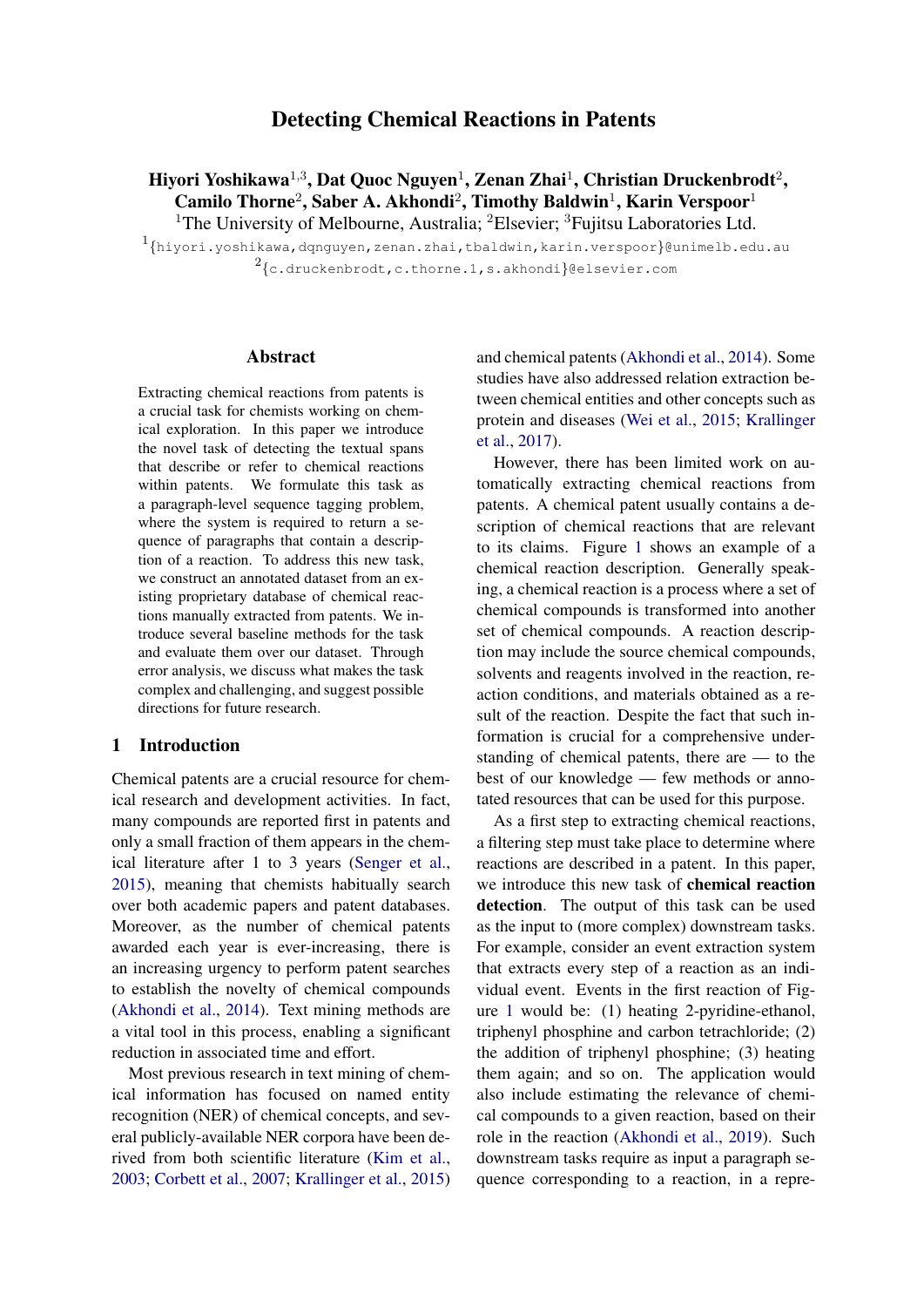P: *2-(4-Benzyloxybutyl)pyridine is prepared in 5 steps according to the following reaction route.*

*... ...*

- $\overline{\mathcal{L}}$ P: *2-Pyridine-ethanol (15.00 g, 122 mmol), triphenyl phosphine (38.40 g, 146 mmol) and carbon tetrachloride (100 mL) were put in a 500-mL flask, and heated under reflux. After 1.5 hours, triphenyl phosphine (9.60 g, 36.6 mmol) was added thereto and further heated for 30 minutes under reflux.*
- $\begin{matrix} \end{matrix}$ P: *The reaction liquid was cooled down to room temperature, and then pentane (200 mL) was added thereto, and filtered using a Kiriyama funnel. The resultant filtrate was concentrated to give a crude product (17.07 g). This was distilled under reduced pressure to give 11.16 g (yield 65.8%, purity 97.1%) of 2-(2-chloroethyl)pyridine.*
- P: *(2) Preparation of dimethyl 2-(2-pyridyl)ethylmalonate*
- $\mathcal{L}$  $\int$ P: 2-(2-Chloroethyl)pyridine (10.35 g, 73.1 mmol), N,N-dimethylformamide (100 mL), dimethyl<br>reaction *malonate (14.48 g, 110 mmol) and potassium carbonate (18.18 g, 132 mmol) were put in a 300-mL flask, and stirred. ...*

Figure 1: An example of chemical reaction description in a patent document (US20180072670A1). The symbol "P:" stands for the beginning of a paragraph.

sentation that preserves the order of the reaction substeps. Indeed, reactions are complex processes composed of sequentially ordered steps (much like recipes in cooking) and tend to be described sequentially. Thus, we formulate this task as a paragraph-level sequence tagging problem, where the output is a set of paragraphs containing the description of a reaction. Although the task formulation is simple, it is not straightforward to automate as it requires document-level understanding of the patent text, which tends to be highly ambiguous.

To measure the feasibility and identify the key challenges of this new task, we created an annotated dataset and established benchmark results over it, in the form of rule-based and ma-chine learning methods.<sup>[1](#page-1-1)</sup> The dataset is based on the chemical structure data from Reaxys®.<sup>[2](#page-1-2)</sup> The database contains chemical reactions manually extracted from a very large number of patents. The reactions are associated with the patent from which they are extracted. As the primary purpose of the extraction is to populate a database of chemical reactions (some of which are extracted from non-textual sources) and not provide training data for NLP, it is not always possible to completely map back from the data to the source text. However, the large database enabled us to automatically create a potentially very large amount of training data that can be used to train stateof-the-art deep learning methods. For the experiments presented in this paper, we created an annotated corpus from a subset of Reaxys® reactions

and filtered out documents with low mapping coverage from the database to text, in an attempt to boost the fidelity of evaluation over that data. This culminated in training, development, and test sets consisting of 143 documents made up of  $>$ 39,000 paragraphs in total.

reaction

## 2 Related Work

Patents are regarded as an important resource for chemical information, and a large volume of NLP research has focused on them [\(Fujii et al.,](#page-8-5) [2007;](#page-8-5) [Tseng et al.,](#page-9-3) [2007;](#page-9-3) [Gurulingappa et al.,](#page-8-6) [2013;](#page-8-6) [Southan,](#page-9-4) [2015;](#page-9-4) [Rodriguez-Esteban and Bund](#page-9-5)[schus,](#page-9-5) [2016;](#page-9-5) [Akhondi et al.,](#page-8-4) [2019\)](#page-8-4). However, most previous work on chemical information extraction has focused on the NER task of extracting chemical names or chemistry-related concepts from literature [\(Kim et al.,](#page-8-1) [2003;](#page-8-1) [Corbett et al.,](#page-8-2) [2007;](#page-8-2) Böhme et al., [2014;](#page-8-0) [Akhondi et al.,](#page-8-0) 2014; [Krallinger et al.,](#page-9-1) [2015\)](#page-9-1). Some previous work has attempted to extract not only chemical names but also reaction procedures from the literature [\(Lawson et al.,](#page-9-6) [2011;](#page-9-6) [Wei et al.,](#page-9-2) [2015;](#page-9-2) [Mayfield](#page-9-7) [et al.,](#page-9-7) [2017;](#page-9-7) [Krallinger et al.,](#page-8-3) [2017\)](#page-8-3). Among them, [Lowe](#page-9-8) [\(2012\)](#page-9-8) presents an integrated system that detects reaction text from chemical patents, and extracts chemicals and their roles in the corresponding reaction. The system is heavily rule-based and incorporates existing NLP libraries, and was reported to detect reactions with high accuracy. However, evaluation was limited to a small number of good-quality reaction texts, and the performance of the reaction detection sub-task was not evaluated in isolation.

Another line of work with an extensive litera-

<span id="page-1-0"></span>P: *Example 1: Preparation of 2-(4-benzyloxybutyl)pyridine*

*<sup>...</sup>* P: *(1) Preparation of 2-(2-chloroethyl)pyridine*

<span id="page-1-2"></span><span id="page-1-1"></span><sup>&</sup>lt;sup>1</sup>Contact the authors for data requests.

<sup>2</sup>Copyright ©2019 Elsevier Limited, except certain content provided by third parties. Reaxys is a trademark of Elsevier Limited.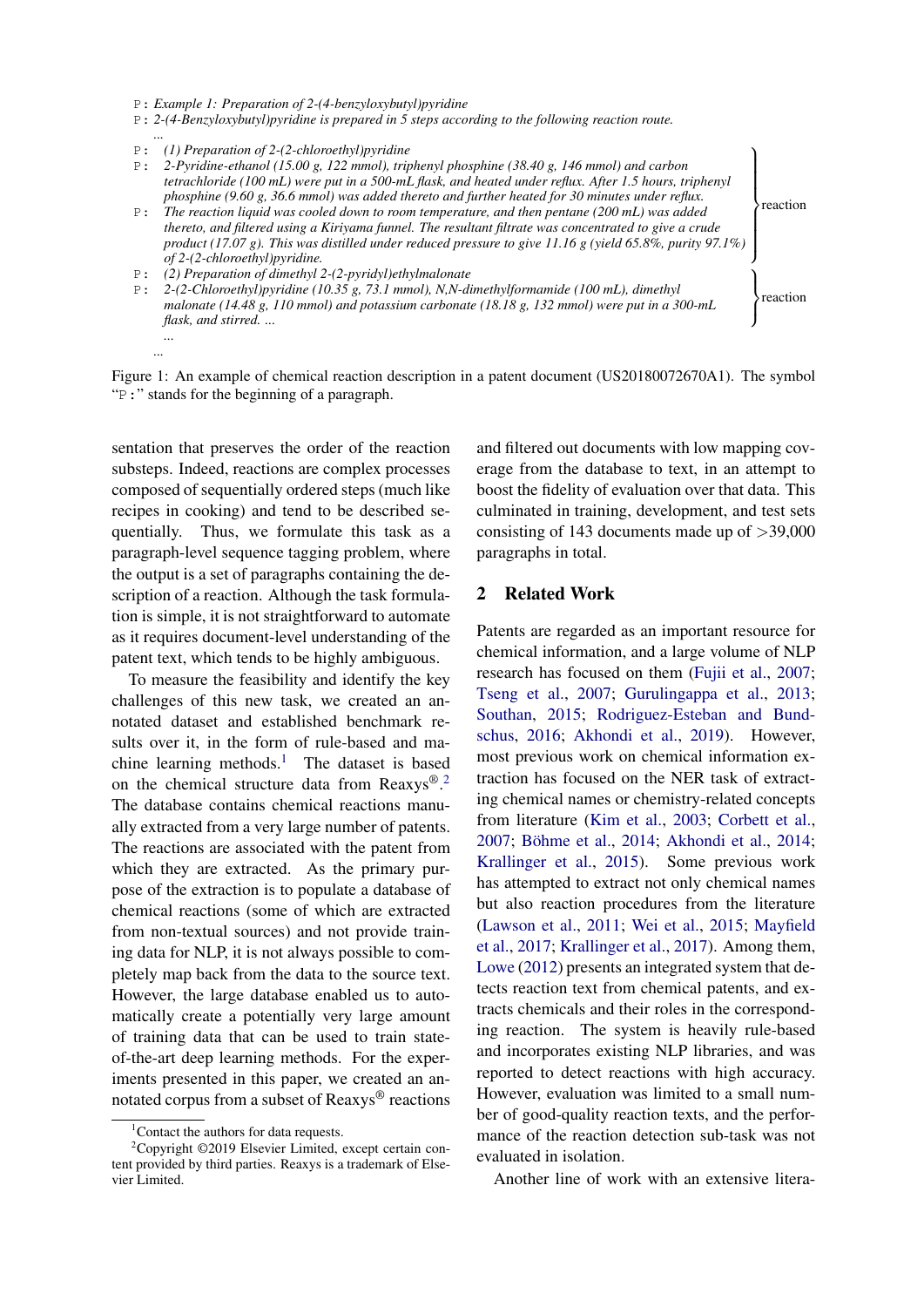ture is patent retrieval, where the task is to retrieve patent documents or passages given a query in the form of keywords, a sentence, or a document; [Sha](#page-9-9)[laby and Zadrozny](#page-9-9) [\(2019\)](#page-9-9) survey this task extensively. A relevant shared task was organized as part of CLEF-IP 2012 [\(Piroi et al.,](#page-9-10) [2012\)](#page-9-10). In the sub-task titled "Passage Retrieval Starting From Claims", participants were required to extract passages from chemical patents that are relevant to a given claim. The difference between our task and theirs is that the output of our task is *all* chemical reactions mentioned in a given patent, independent of any claim. In addition, the CLEF-IP task does not require the identification of reaction spans. That is, they deal with each passage independently, ignoring ordering.

The proposed task can also be viewed as a text segmentation problem. [Koshorek et al.](#page-8-8) [\(2018\)](#page-8-8) formulated the text segmentation task on general domain corpora such as Wikipedia as a supervised learning problem, and proposed a twolevel bidirectional LSTM model to learn to detect text spans. In particular, they used a softmax layer on top of a standard BiLTSM architecture for segmentation prediction. We experiment with a BiLTSM-CRF architecture as a document-level training method as described in Section [4,](#page-3-0) i.e. we use a CRF layer to obtain the document-level label sequence, instead of applying a softmax classifier on top of the BiLSTM.

#### 3 Task and Dataset

#### 3.1 Task Formulation

A patent document usually describes the reactions to produce the relevant compounds as part of its claims. As shown in Figure [1,](#page-1-0) a reaction may involve several steps to obtain the target compounds.[3](#page-2-0) In our example, multiple contiguous paragraphs are used to describe a single reaction, and multiple reactions are necessary to obtain the final compounds.

As a reaction consists of a series of sub-steps executed over time, it is important to detect the beginning and the end of each reaction text accurately. Therefore, we define the task as a span detection problem rather than the simpler task of binary classification (i.e., classifying each paragraph as describing (part of) a reaction or not), which

<span id="page-2-1"></span>

Figure 2: Illustration of our reaction span detection task.

would not be able to detect reactions as a whole or capture reaction substructure.

Figure [2](#page-2-1) shows an example of an input and goldstandard output of the reaction span detection task. A patent document is given as a sequence of paragraphs. The task is to detect a span of contiguous paragraphs that describe a single chemical reaction. In our corpus, we provide paragraph-level label sequences over paragraphs in patent documents, following the IOB2 tagging scheme [\(Tjong](#page-9-11) [et al.,](#page-9-11) [1999\)](#page-9-11).

The definition of "reaction spans" in our dataset follows the extraction rules of the original database. In principle, a reaction is extracted from a patent if the requisite information about the reaction (e.g., starting materials, reaction conditions and target compounds) is provided within the patent document and there is no obvious error or inconsistency in the description. Typically a reaction constitutes an example section or a subsection beginning with a title paragraph such as *Example 1*, *Step 1* and *Preparation of [product name]*, as shown in Figure [1.](#page-1-0) However, it is also commonly the case that an example section contains multiple reactions, in which case they have no title paragraph.

#### 3.2 Data Preparation

Our corpus contains patents from the European Patent Office and the United States Patent and Trademark Office, all of which are written in English and freely available in a digital format. The corpus is based on the Reaxys® database, which contains reaction entries for each patent document manually created by experts in chemistry. A reaction entry has "locations" of the reaction in the corresponding patent document, mostly in terms

<span id="page-2-0"></span><sup>&</sup>lt;sup>3</sup>In this study we only focus on text data, although information of reactions can also be present in images and tables.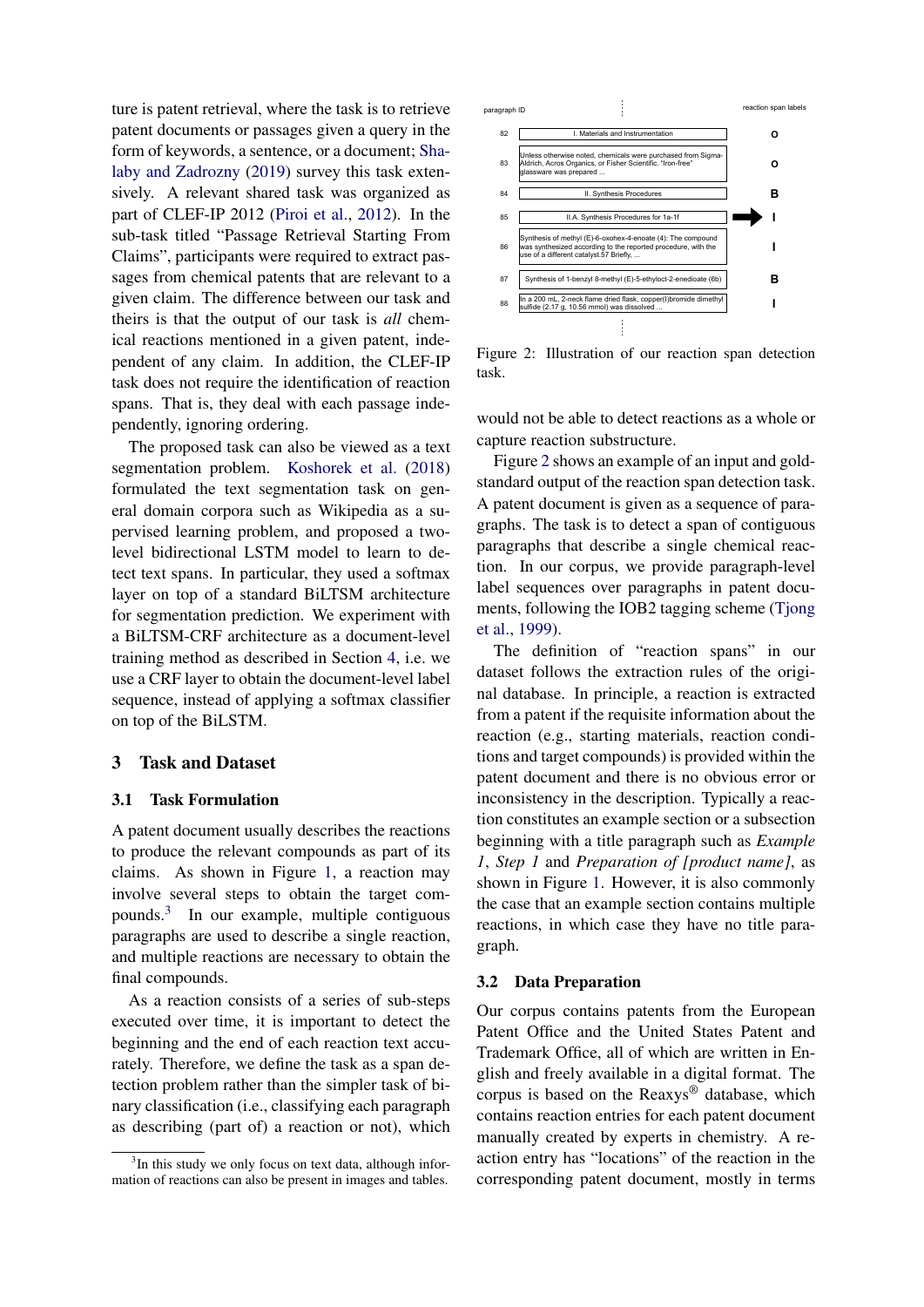<span id="page-3-2"></span>

Figure 3: Our model architecture. The left figure illustrates the general architecture of the whole model, while the right figure details the decoder component.

of paragraph IDs (e.g., the reaction entry of *synthesis of methyl (E)-6-oxohex-4-enoate* in Figure [2](#page-2-1) has a location property with value 84, 85, 86). We used this location information to automatically label the reaction text spans in the patent text. As the reaction data available in the database is extracted and curated from text, images, and tables based on specific guidelines and hence not directly aligned with NLP requirements, it is not always possible to completely map all the locations from Reaxys® database to text. First, the annotation was performed by a single expert worker for each patent document, without redundancy or explicit post-checking of the extraction. Second, some locations are missing in the original data. For example, as the manual extraction process is at the document level, a reaction is sometimes extracted only once regardless of how many times it is mentioned in the patent. As part of the mapping process, we filtered out potentially-incorrect paragraph spans using a set of rules. For instance, we discarded paragraph spans in which we could not find any of the chemical compounds or related information associated with the corresponding reaction in the database.

For evaluation, we applied the mapping process to a part of the database and selected patent documents with 100% mapping coverage (i.e. all reaction records in the database can be mapped to the text) and split them into training, development, and test partitions. As a result, we obtained training, development, and test sets consisting of 143 documents with >39,000 paragraphs in total. Although the test set is singly-annotated and no inter-annotator agreement is available, we manually checked a small subset to confirm that the annotation quality is sufficiently good to support high-fidelity evaluation. Table [1](#page-3-1) presents a breakdown of the dataset.

A patent document consists of three main parts: title/abstract, claims, and description. We ex-

<span id="page-3-1"></span>

|                      | Train  | Dev   | Test  |
|----------------------|--------|-------|-------|
| # Documents          | 86     | 29    | 28    |
| # Paragraphs         | 24,402 | 7,194 | 7.481 |
| # Reaction spans     | 1,787  | 638   | 567   |
| # Tokens / Paragraph | 72.9   | 74.5  | 75.7  |

Table 1: Composition of the evaluation dataset. "# Tokens / Paragraph" stands for the average number of tokens in a paragraph based on OSCAR4 tokenization [\(Jessop et al.,](#page-8-9) [2011\)](#page-8-9).

tracted the text of the description part, where chemical reactions are described. For simplicity, we only use textual information, and ignore other types of data such as images describing chemical structures. Paragraphs that do not contain text (e.g., tables or references to images) are also discarded.

## <span id="page-3-0"></span>4 Our modeling approach

In this section, we describe our neural approach to reaction span detection. As illustrated in Figure [3,](#page-3-2) our general model architecture is composed of two main parts: a paragraph encoder and a paragraph label decoder. The encoder represents each paragraph as a vector that is then fed into the label decoder to determine the corresponding B/I/O label of the paragraph.

## 4.1 Paragraph encoder

We use a paragraph encoder to encode each paragraph  $p$  into vector  $v_p$ . Assume that the paragraph p consists of n tokens  $w_1, w_2, \ldots, w_n$ . We create a vector  $e_i$  to represent the *i*th word token  $w_i$ by concatenating its pre-trained word embedding  $e_{w_i}^{\text{WE}}$ , contextualized embedding  $e_{w_i|p}^{\text{CW}}$ , and an optional embedding  $e_{f_i}^{\text{FT}}$  representing additional features  $f_i$  associated with  $w_i$ :

$$
\boldsymbol{e}_i = \boldsymbol{e}_{w_i}^{\text{WE}} \oplus \boldsymbol{e}_{w_i|p}^{\text{CW}} \oplus \boldsymbol{e}_{f_i}^{\text{FT}} \hspace{1.5cm} (1)
$$

<span id="page-3-3"></span>We then use a BiLSTM paragraph encoder to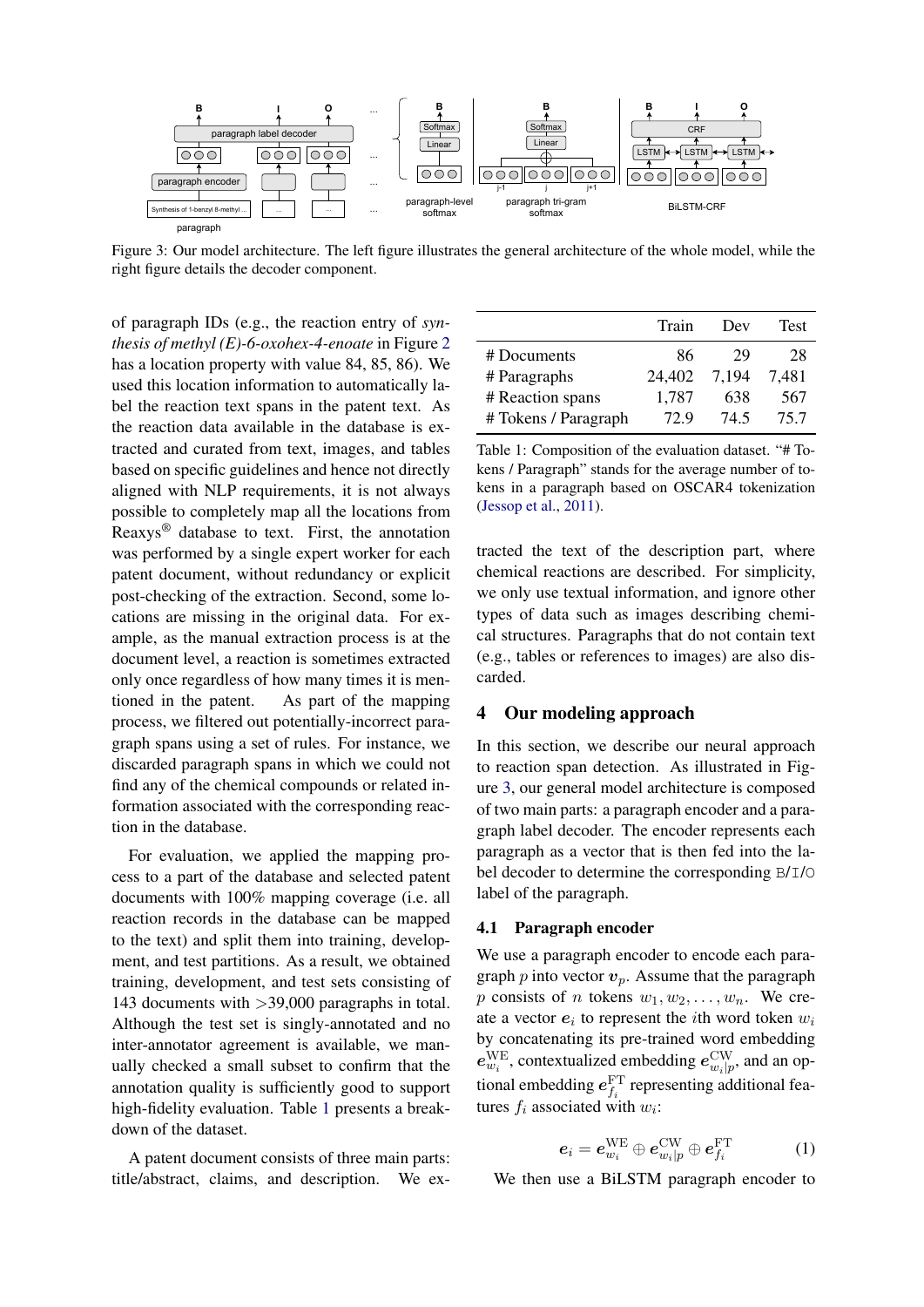learn the paragraph vector  $v_p$  from a sequence  $e_{1:n}$  of vectors  $e_1, \ldots, e_n$ . We compute the hidden states of the LSTMs corresponding to the ith token ( $i \in \{1, \ldots, n\}$ ) as follows:

$$
\overrightarrow{\boldsymbol{r}_{i}} = \overrightarrow{\text{LSTM}}_{e}(\boldsymbol{e}_{1:i})
$$
\n(2)

$$
\overleftarrow{\boldsymbol{r}_i} = \overleftarrow{\text{LSTM}_e}(\boldsymbol{e}_{i:n}) \tag{3}
$$

where  $\overrightarrow{\text{LSTM}}_e$  and  $\overleftarrow{\text{LSTM}}_e$  denote forward and backward LSTMs in the encoder, respectively. We then concatenate the final states of these two LSTMs to obtain the paragraph vector  $v_p$ :

$$
\boldsymbol{v}_p = \overrightarrow{\boldsymbol{r}_n} \oplus \overleftarrow{\boldsymbol{r}_1} \tag{4}
$$

#### 4.2 Paragraph label decoder

Assume that we have an input document consisting of m paragraphs  $p_{(1)}$ ,  $p_{(2)}$ , ...,  $p_{(m)}$ . The decoder will assign a  $B/I/O$  label to the *j*th paragraph  $p_{(i)}$  based on the input paragraph vector representation(s)  $v_{p(j)}$  produced by the encoder as in Equation [\(4\)](#page-4-0). We explore the following settings.

Paragraph-level softmax classifier: In this setting, we feed each vector  $v_{p_{(j)}}$  into a softmax classifier for paragraph label prediction:

$$
\mathbf{P}_{(j)} = \text{Softmax}(\mathbf{W}^{PS} \boldsymbol{v}_{p_{(j)}} + \boldsymbol{b}^{PS}) \qquad (5)
$$

where  $P(j) \in \mathbb{R}^3$  is the final output of the network, and  $\mathbf{W}^{\text{PS}} \in \mathbb{R}^{3 \times 2k}$  and  $\mathbf{b}^{\text{PS}} \in \mathbb{R}^{3}$  are a transformation weight matrix and a bias factor, respectively (here, k is the dimensionality of the  $\overrightarrow{LSTM_e}$ and  $\overline{\text{LSTM}_e}$  hidden states).

Paragraph-trigram softmax classifier: The paragraph-trigram softmax decoder extends the paragraph-level softmax decoder by taking the previous and next paragraphs of  $p_{(j)}$  into account.<sup>[4](#page-4-1)</sup> In particular, it is formalized as:

$$
\bm{u}_{p_{(j)}} = \bm{v}_{p_{(j-1)}} \oplus \bm{v}_{p_{(j)}} \oplus \bm{v}_{p_{(j+1)}} \hspace{1cm} (6)
$$

$$
\mathbf{P}_{(j)} = \text{Softmax}(\mathbf{W}^{\text{PT}}\boldsymbol{u}_{p_{(j)}} + \boldsymbol{b}^{\text{PT}})
$$
 (7)

where  $\mathbf{W}^{\mathrm{PT}} \in \mathbb{R}^{3 \times 6k}$  and  $\mathbf{b}^{\mathrm{PT}} \in \mathbb{R}^{3}$  are a transformation weight matrix and a bias factor, respectively.

We train each of the two softmax classifiers by minimizing the model negative log likelihood (i.e. cross-entropy loss). At inference time, we calculate the label probabilities for every paragraph using the learned classifier, and construct the label sequence with the highest joint probability score under the constraint of a valid IOB2 output (i.e. an I label must not come right after O).

BiLSTM-CRF classifier: In this setting, we use a BiLSTM-CRF architecture [\(Huang et al.,](#page-8-10) [2015\)](#page-8-10) to capture contextual information across paragraphs as well as label transitions. We first use another BiLSTM to learn latent feature vectors representing input paragraphs from a sequence  $v_{p_{(1)}:p_{(m)}}$  of vectors  $v_{p_{(1)}}, v_{p_{(2)}}, ..., v_{p_{(m)}},$ and then perform a linear transformation over each latent feature vector. Then output vector  $h_i$  for the *j*th paragraph ( $j \in \{1, \ldots, m\}$ ) is computed as:

<span id="page-4-0"></span>
$$
\overrightarrow{\boldsymbol{r}_{j}}=\overrightarrow{\text{LSTM}}_{d}(\boldsymbol{v}_{p_{(1)}:p_{(j)}})
$$
\n(8)

$$
\overleftarrow{\boldsymbol{r}_j} = \overleftarrow{\text{LSTM}_d}(\boldsymbol{v}_{p_{(j)}:p_{(m)}})
$$
\n(9)

$$
\boldsymbol{r}_j = \overrightarrow{\boldsymbol{r}_j} \oplus \overleftarrow{\boldsymbol{r}_j} \tag{10}
$$

$$
h_j = W^{\rm BC} r_j + b^{\rm BC} \tag{11}
$$

where  $\overrightarrow{\text{LSTM}}_d$  and  $\overleftarrow{\text{LSTM}}_d$  denote forward and backward LSTMs in the decoder, respectively.  $\mathbf{W}^{\text{BC}} \in \mathbb{R}^{3 \times 2l}$  and  $\mathbf{b}^{\text{BC}} \in \mathbb{R}^{3}$  are a transformation weight matrix and a bias factor, respectively (here, l is the dimensionality of the  $\overline{\text{LSTM}}_d$  and  $\text{LSTM}_d$  hidden states).

Output vectors  $h_i$  are fed into a linear-chain CRF layer [\(Lafferty et al.,](#page-9-12) [2001\)](#page-9-12) for final B/I/O paragraph label prediction. A negative joint log likelihood loss is minimized when training, while the Viterbi algorithm is used for decoding.

## 5 Experimental Settings

#### 5.1 Evaluation Metrics

We evaluate the model perfomance by using spanbased metrics as described below.

We find that calculating micro-averaged scores over documents (i.e. the scores over the all spans in the datasets) leads to biased results. This is because the development and test sets consist of a small number of documents and style is consistent within a document, meaning that errors caused by the same writing style tend to accumulate and be overestimated. To mitigate this effect, we evaluate based on *document-level macro-averaged* recall, precision, and F-score, i.e. we compute the scores for each document, and use the average of document-level scores for model selection and final evaluation.

For model selection we use the span-based

<span id="page-4-1"></span><sup>&</sup>lt;sup>4</sup>When  $j = 1$  and  $j = m$  we use paragraphs  $p_{(0)}$  and  $p_{(m+1)}$ , each of which consist of two special symbols  $\langle s \rangle$ and  $\langle \overline{\smash{\big)}\,}$ .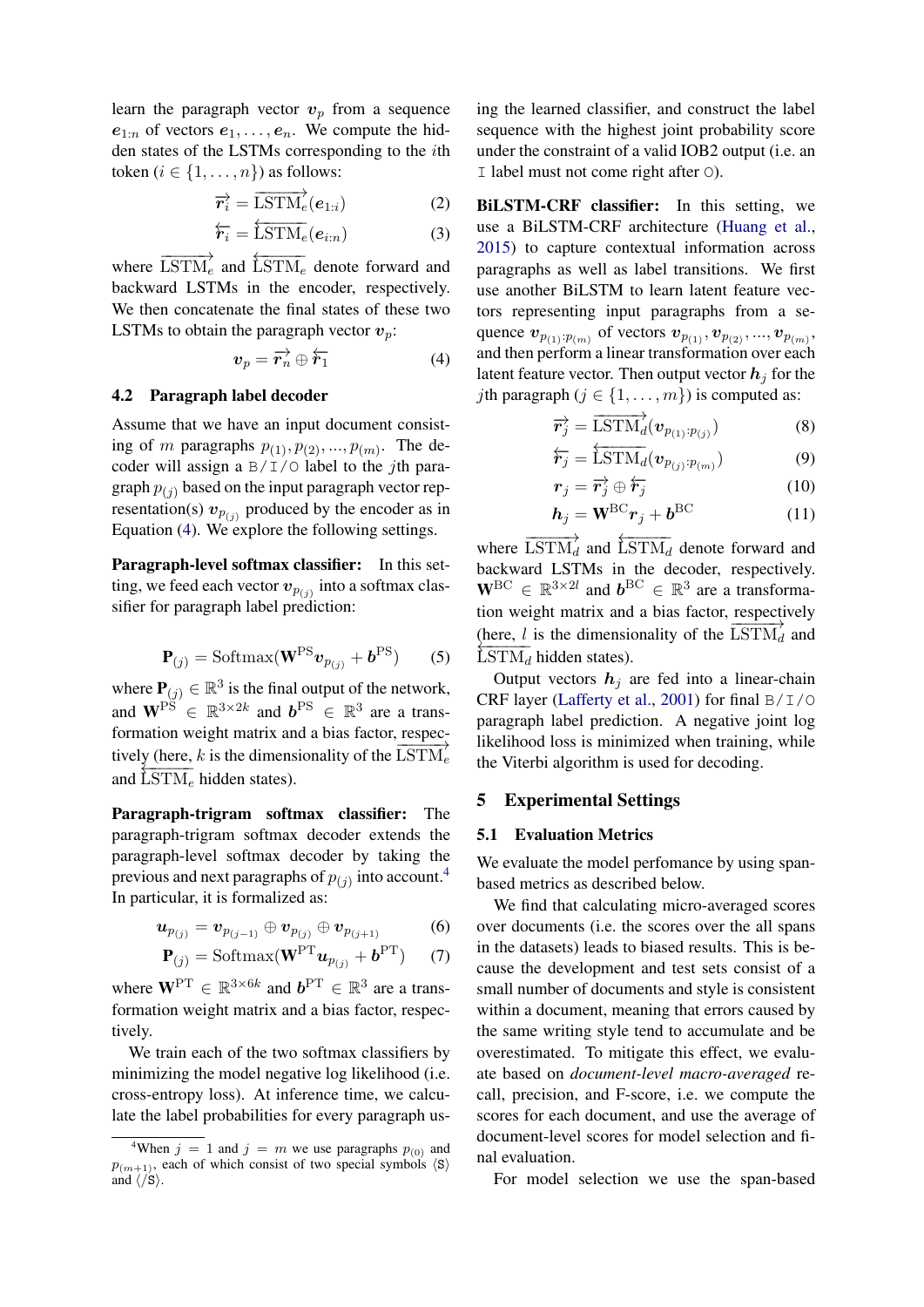scores based on a *strict match* strategy, where an output span is regarded as correct if the beginning and ending paragraphs strictly match those of the gold span. In some practical applications, it also makes sense to understand if the model can identify the *approximate* region where a reaction is described. Thus, for evaluation, we also compute the scores based on a *fuzzy match* strategy, where we calculate the number of matches by counting the number of gold spans that have at least one corresponding predicted output span whose beginning and ending paragraph indices are at most 1 paragraph away from the gold ones.

### 5.2 Implementation Details

## <span id="page-5-1"></span>5.2.1 Input Text

We use the text of each paragraph as input, with a maximum length of 128 tokens.<sup>[5](#page-5-0)</sup> For tokenization, we used the OSCAR4 tokenizer [\(Jessop et al.,](#page-8-9) [2011\)](#page-8-9), as it is customized to chemical text mining.

Equation [\(1\)](#page-3-3) formulates the input token-level representation for the BiLSTM paragraph encoder in the form of (context-insensitive) word embeddings, contextualized word embeddings, and feature embeddings. For the word embeddings  $e_{w_i}^{\text{WE}}$ and contextualized embeddings  $e_{w_i|p}^{\text{CW}}$ , we employ Word2Vec [\(Mikolov et al.,](#page-9-13) [2013\)](#page-9-13) and ELMo [\(Pe](#page-9-14)[ters et al.,](#page-9-14) [2018\)](#page-9-14), respectively, both pre-trained on chemical patent documents from [Zhai et al.](#page-9-15) [\(2019\)](#page-9-15). These embeddings are fixed during training. We denote our encoder employing only the pre-trained word and contextualized embeddings (i.e.  $e_i = e_{w_i}^{\text{WE}} \oplus e_{w_i|p}^{\text{CW}}$ ) as W2V +ELMO.

We also explore additional learnable feature embeddings  $e_{f_i}^{\text{FT}}$  (in Equation [1\)](#page-3-3) based on the output of a chemical named entity recognizer [\(Zhai et al.,](#page-9-15) [2019\)](#page-9-15). This named entity recognizer was trained on a patent corpus named Reaxys® Gold data [\(Akhondi et al.,](#page-8-4) [2019\)](#page-8-4). For self-containment purpose we show the entity label set of Reaxys® Gold data in Table [4](#page-10-0) in the Appendix. As the label set has two levels of granularity, we use the output in two different ways: coarse-grained (left-hand side of the table) and fine-grained (right-hand side). We first obtain a token-level label sequence in the IOB2 format such as [O, O, B-chemClass, I-chemClass, O] for each paragraph and then embed the labels into 5-dimensional vectors  $e_{f_i}^{\text{FT}}$ . We refer to the paragraph encoder with additional input of coarse-grained NER labels as W2V  $+ELMO + NER<sub>COARSE</sub>$ , and the one with the finegrained labels as  $W2V$  +ELMO +NER<sub>FINE</sub>.

### 5.2.2 Model Optimization

Our neural models are implemented using the AllenNLP framework [\(Gardner et al.,](#page-8-11) [2018\)](#page-8-11). With the paragraph-level and paragraph-trigram softmax classifiers, we train model parameters using the training set for 20 epochs and apply early stopping if no improvement in the loss over the development set is observed for 3 continuous epochs. With the BiLSTM-CRF classifier, we train model parameters for 30 epochs, and early stopping is applied after 10 epochs of no improvement. Experimental results with the decoder of paragraph-level softmax on the development set show the highest score when using  $W2V$  +ELMO +NER<sub>FINE</sub> input representation. Thus, for models with the paragraph-trigram softmax and BiLSTM-CRF decoders, we only explore the use of the W2V  $+ELMO + NER<sub>FINE</sub>$  input representation.

We use Adam [\(Kingma and Ba,](#page-8-12) [2015\)](#page-8-12) as our optimizer for all experiments. We apply a grid search to select optimal hyper-parameters based on the document-level macro F-score over the development set. Table [5](#page-10-1) in the Appendix shows the model hyper-parameters used for evaluation. For the model with the BiLSTM-CRF decoder, we initialize parameters of its paragraph encoder with those from the model trained with the paragraphlevel softmax classifier, and fine-tune them together with the decoder parameters.

#### 5.3 Baselines

#### 5.3.1 Rule-based baseline

We additionally implement a rule-based baseline, based on common patterns in the first paragraphs of chemical reactions. For example, in the case where a chemical reaction description constitutes an Example part in a patent document, the first paragraph begins with phrases such as *Example 1*, *Step 1*, and *Preparation of [product name]*. We use a list of frequent patterns in the first paragraphs of chemical reaction descriptions to distinguish B paragraphs from I or O. Once a B paragraph is detected, we label succeeding paragraphs as I until a new B paragraph is detected.

<span id="page-5-0"></span><sup>5</sup>We also explored another option where we use only the first sentence of each paragraph. However, the experimental results show better performance when we use the entire paragraph in all cases.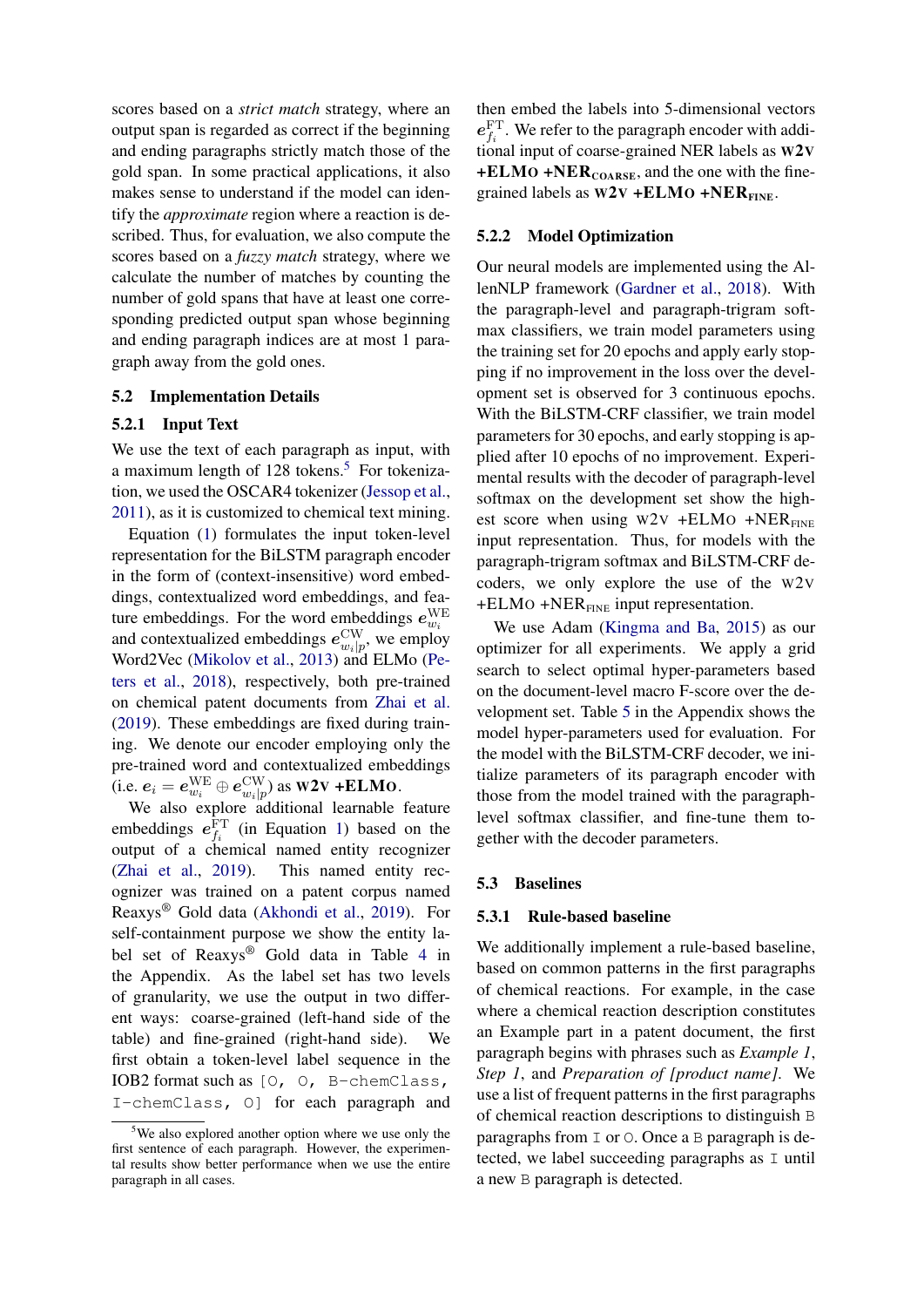<span id="page-6-2"></span>

| Decoder                                                      | Input token representation         | Strict match                                   | Fuzzy match                           |  |
|--------------------------------------------------------------|------------------------------------|------------------------------------------------|---------------------------------------|--|
|                                                              |                                    | $\mathcal{R}$ $\mathcal{F}_1$<br>$\mathcal{P}$ | $\mathcal{P}$<br>R<br>$\mathcal{F}_1$ |  |
| Rule-based                                                   |                                    | .205.381.241                                   | .278.482.319                          |  |
| Logistic                                                     |                                    | .421 .380 .376                                 | .521 .462 .461                        |  |
| Paragraph-level softmax                                      | $W2V + ELMO$                       | .352 .365 .336                                 | 475, 457, 437                         |  |
|                                                              | $W2V$ +ELMO +NER <sub>COARSE</sub> | .340.389.337                                   | .446 .468 .415                        |  |
|                                                              | $W2V$ +ELMO +NER <sub>FINE</sub>   | .345 .383 .341                                 | .479 .485 .447                        |  |
| Paragraph-trigram softmax $W2V + ELMO + NER$ <sub>FINE</sub> |                                    | .513 .488 .482                                 | .643 .573 .574                        |  |
| <b>BiLSTM-CRF</b>                                            | $W2V$ +ELMO +NER <sub>FINE</sub>   | .658 .653 .640                                 | .718.708.696                          |  |

Table 2: Performance of the baseline methods on reaction span detection, in terms of document-level macroaveraged precision ("P"), recall ("R"), and F-score (" $\mathcal{F}_1$ "). "NER<sub>COARSE</sub>" and "NER<sub>FINE</sub>" indicate NER embeddings based on coarse- and fine-grained entity types, respectively.

### 5.3.2 Feature-based logistic regression

Another baseline we explore is the logistic regression classifier, where the output is calculated as:

$$
\mathbf{P}_{(j)} = \text{Softmax}(\mathbf{W}^{\text{L}}\boldsymbol{\phi}_{p_{(j)}} + \boldsymbol{b}^{\text{L}})
$$
 (12)

where  $P(j) \in \mathbb{R}^3$  is the final output of the network,  $\mathbf{W}^{\text{L}} \in \mathbb{R}^{3 \times d}$  and  $\mathbf{b}^{\text{L}} \in \mathbb{R}^{3}$  are a transformation weight matrix and a bias factor, and  $\phi_{p_{(j)}} \in \mathbb{R}^d$  is the concatenation of the following features:

- word count vectors of  $p_{(j-1)}, p_{(j)}$  and  $p_{(j+1)}$ , where the *i*th entry of each vector is the number of times the ith token appears in the corresponding paragraph, and;
- 2-dimensional one-hot vectors for  $p_{(i-1)}$ ,  $p_{(j)}$  and  $p_{(j+1)}$  indicating if the paragraph is a heading or a body paragraph.<sup>[6](#page-6-0)</sup>

As preprocessing, we apply lowercasing and lemmatization using the NLTK WordNet Lemma-tizer.<sup>[7](#page-6-1)</sup> We also replace all numeric characters with a special character. We further apply the named entity recognizer presented in Section [5.2.1](#page-5-1) with the fine-grained label set to replace all chemical names with special tokens corresponding to their entity types. The vocabulary consists of tokens that appear at least three times in the training set.

### 6 Results and Discussion

### 6.1 Overall Results

Table [2](#page-6-2) shows the overall results on the test set. On the left-hand side of the table we show the re-

<span id="page-6-3"></span>

Figure 4: Confusion matrices of the paragraph-trigram softmax vs. BiLSTM-CRF model outputs, based on paragraph-level B/I/O labels.

sults in terms of strict match. The BiLSTM-CRF classifier achieves by far the best score in terms of both precision and recall, indicating that contextual information over paragraphs is key in this task. While the rule-based baseline achieves an exact-match recall of nearly 0.4, the precision is half this value, indicating a high number of false positives. Comparing the three different input features for paragraph-level softmax, we can see that the named entity features improve the recall very slightly, but overall have little impact on results.

The right-hand side of the table shows the results in terms of fuzzy match, where the BiLSTM-CRF model achieves an F-score around 70%.

#### 6.2 Error Analysis

Figure [4](#page-6-3) shows the confusion matrices of the model output based on the paragraph-level B/I/O labels. We compare the paragraph-trigram softmax and BiLSTM-CRF models, both with the  $W2V$  +ELMO +NER<sub>FINE</sub> input representation. We can observe that the BiLSTM-CRF output shows a large improvement in distinguishing be-

<span id="page-6-0"></span> $6$ The paragraph type information is also available in the original database.

<span id="page-6-1"></span> $7$ <https://www.nltk.org/>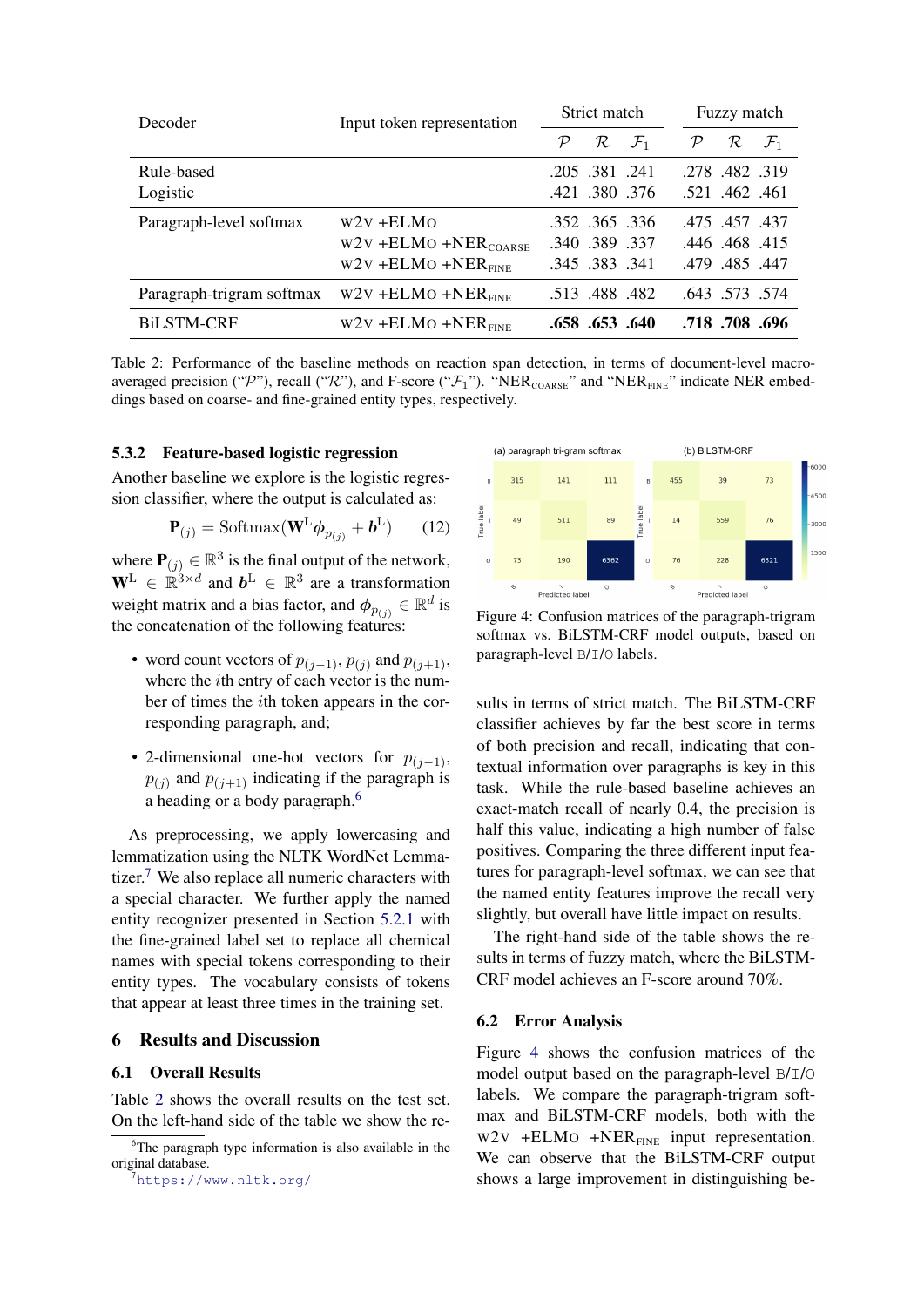<span id="page-7-0"></span>

|                |          |          |          | Ex. Gold ParSoftmax Trigram BiLSTM-CRF | Text                                                                                                      |
|----------------|----------|----------|----------|----------------------------------------|-----------------------------------------------------------------------------------------------------------|
| 1              | B        | B        | B        | B                                      | SYNTHETIC EXAMPLE 2                                                                                       |
|                |          | B        |          |                                        | Compound A2                                                                                               |
|                |          |          |          |                                        | 1,4-dibromonaphthalene (7 g, 24.48 mmol) and 4-cyclohexyl-N-(4-isopropylphenyl)aniline                    |
|                |          |          |          | I                                      | 1H NMR (400 MHz, CDCl3, $\delta$ ):                                                                       |
|                | Ι        | I        | 1        | I                                      | $\delta$ 8.04-7.985 (dd, 5H); 7.345-7.275 (m, 10H); 7.086-7.028 (m, 23H); 7.028-6.958 (m, 20H).           |
| $\overline{c}$ | B        | B        | B        | B                                      | Example 5. Preparation of SM-5: 2-Hydroxy-4'-trifluoromethylacetophenone                                  |
|                |          |          |          |                                        | Step A. A 200 mL flask was charged with 4'-trifluoromethylacetophenone                                    |
|                | B        | I        | I        | B                                      | Step B. A 200 mL flask was charged with the crude of 2-Bromo-4'                                           |
| $\mathbf{3}$   | B        | B        | $\Omega$ | B                                      | Example 5                                                                                                 |
|                | I        | I        | $\Omega$ |                                        | The following Example illustrates a method for producing $(R,Z)$ -dodec-5-ene-1,3-diol                    |
|                | 1        |          | $\Omega$ |                                        | To a -78 C. solution of oct-1-yne (1.8 equiv.) in THF (0.5M) will be added                                |
|                | B        |          | B        | B                                      | $(R)-1$ -(benzyloxy)dodec-5-yn-3-ol will then taken up in hexane to generate                              |
|                | B        |          |          | B                                      | (R,Z)-1-(benzyloxy)dodec-5-en-3-ol will be taken up in CH2Cl2 to generate                                 |
|                | B        | $\Omega$ | B        | В                                      | Alternatively, the secondary alcohol of $(R,Z)$ -1-(benzyloxy)dodec-5-en-3-ol may be                      |
|                | B        | B        | I        | B                                      | (R,Z)-((1-(benzyloxy)dodec-5-en-3-yl)oxy)(tert-butyl)dimethylsilane will be taken up                      |
|                | B        | I        | I        | B                                      | To a stirring 2.0M solution of $(R,Z)$ -3- $($ (tert-butyldimethylsilyl) $oxy$ )dodec-5-en-1-ol           |
|                | $\Omega$ | I        | B        | B                                      | 7-(2-Methylphenylethyl)-Sancycline                                                                        |
|                | О        |          |          |                                        | 7-(2-Methylphenylethynyl)-sancycline (1 mmol) was taken in saturated                                      |
| 4              | B        |          | B        | B                                      | 9-(4'-Acetyl phenyl) Minocycline                                                                          |
|                |          |          |          |                                        | In a clean, dry reaction vessel, was placed 9-iodominocycline (0.762 mmoles)                              |
|                | B        |          | B        |                                        | 7-(n-Propyl)-Sancycline                                                                                   |
|                | I        | I        | I        | I                                      | 7-propynyl sancycline was dissolved in a saturated methanol hydrochloric acid solvent.                    |
| 5              | B        | B        | B        | B                                      | Example 25: Synthesis of Compound 15-Br-Boc                                                               |
|                |          | I        | 1        |                                        | In a three-necked flask, compound 13-Br $(3.4 \text{ g}, 5.675 \text{ mmol})$ , DMAP $(0.139 \text{ g}, $ |
|                | O        | B        | B        | B                                      | Example 26: Synthesis of Compound 16-B-Boc                                                                |
|                | Ω        | I        | I        | I                                      | In a three-necked flask, compound $14-B$ (2.726 g, 5.675 mmol), DMAP (0.139 g,                            |

Table 3: Output examples. Columns "ParSoftmax", "Trigram", and "BiLSTM-CRF" show the output of paragraphlevel softmax, paragraph-trigram softmax and BiLSTM-CRF decoders, respectively, with the W2V +ELMO  $+NER$ <sub>FINE</sub> encoder.

tween B and I labels, indicating that long-term contextual information is crucial to correctly detecting the beginning of the reaction spans.

Table [3](#page-7-0) shows system output examples from the test set. In Example 1, the first two paragraphs of the reaction span are its title and subtitle. The paragraph-level softmax model labels both the title and the subtitle as B, while the paragraph-trigram and BiLSTM-CRF model successfully classify the subtitle paragraph as  $\overline{\ }$ . In Example 2 and 3, there are multiple independent reactions in an Example part. In this case, the paragraph-level and paragraph-trigram classifiers often regard several reaction steps as one single reaction, while the BiLSTM-CRF model correctly separates out the individual reactions in both cases. Without context, it would be hard to distinguish the independent reactions from reaction steps inside a single reaction, as they have a common writing style (an example where a single reaction has several reaction steps can be found in Figure [1\)](#page-1-0). As shown in Example 4, it is often the case that the title of a reaction span is the name of a chemical compound. All baseline classifiers often fail to detect such spans, even when chemical named entities are used as input features. Presumably, the fact that the paragraph beginning with a compound name can occur at the beginning, within or outside a reaction span, makes it hard to leverage such patterns for span detection. In Example 5, the text span beginning with *Example 26* is written in exactly the same way as the previous *Example 25* except that *compound 14-B* is used instead of *compound 13-Br*. However, *Example 26* is not extracted as a reaction by the gold annotation while *Example 25* is extracted. This would be because the reaction was regarded as incorrect for technical reasons (e.g., the compound used in the paragraph is clearly incorrect), or was just discarded by the human expert because it is not an important reaction. Such cases are hard for the system to pick up on, as they require deep understanding of the context and background knowledge.

## 7 Conclusions

In this paper we introduced the chemical reaction detection task and formulated this task as a paragraph-level sequence tagging problem. We proposed heuristic and machine-learning based baseline methods to measure the feasibility of the task as well as to identify the key challenges. We also created an annotated dataset by map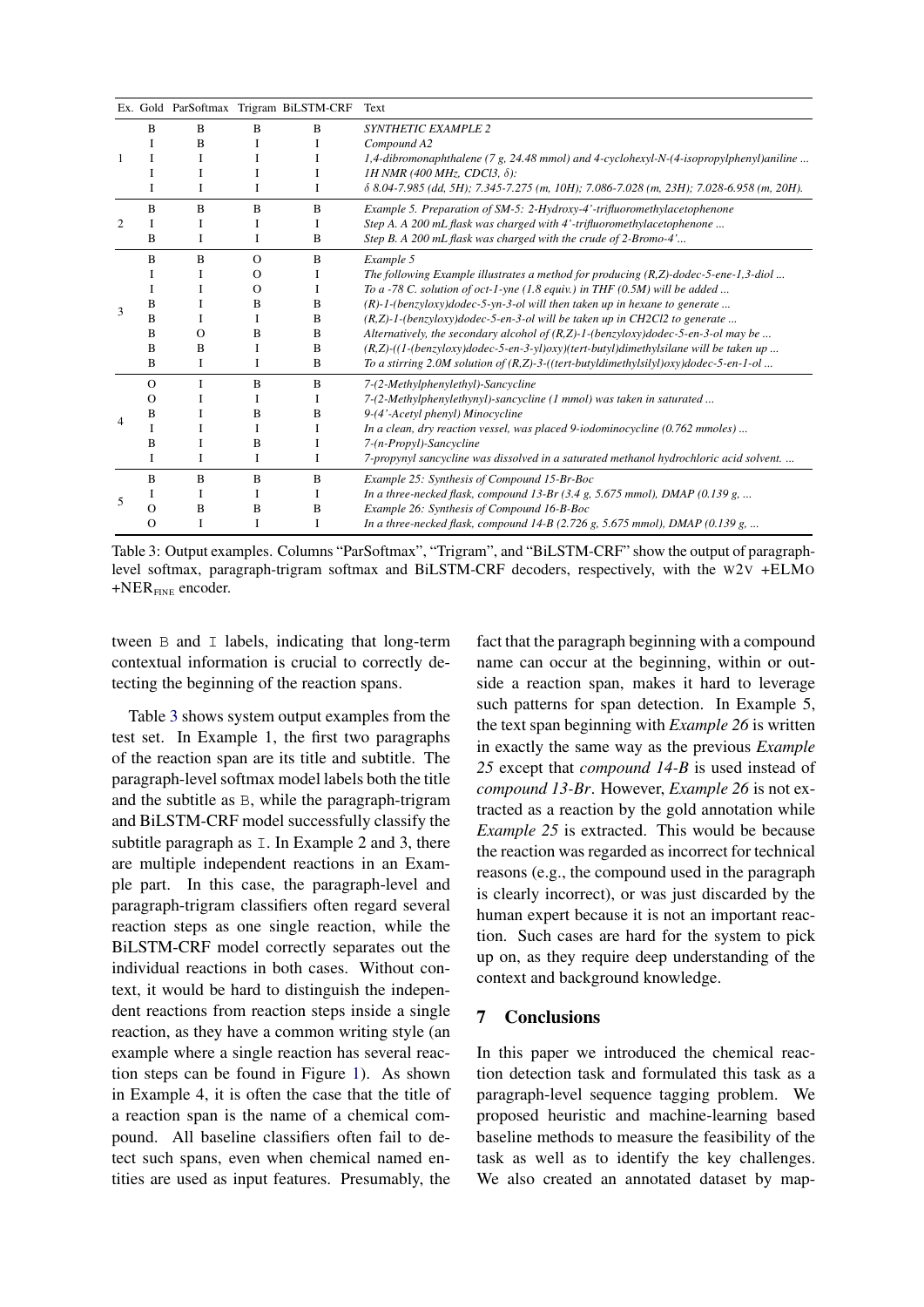ping back reactions from the Reaxys® database to their source patents. We used this corpus to train and evaluate our baseline methods. The experimental results show that this task requires a deep understanding of patent document context, as well as chemical background knowledge. Indeed, the BiLSTM-CRF model trained at the documentlevel performed much better than the paragraphlevel classification methods.

The performance of the baseline methods presented in this paper is still not satisfactory considering the complex downstream tasks such as event extraction. We believe that both the models and the corpus have potential to be improved. As future work, we plan to explore more efficient document-level training methods, and, in particular, methods that work well on noisy training sets. For instance, techniques successfully used for distant supervision [\(Mintz et al.,](#page-9-16) [2009\)](#page-9-16) may be effective. Furthermore, although we used only textual information, patent documents contain substantial visual information (e.g., images of compounds, or tables) that may be helpful to properly understand a reaction description. Longer term, we will also tackle finer-grained information extraction for chemical reactions utilizing the output of this task. This step involves extracting the details of the detected reactions, that is, inferring the underlying structure of the reactions themselves.

# Acknowledgments

We would like to thank the anonymous reviewers for their valuable comments. This work was supported by an Australian Research Council Linkage Project grant (LP160101469). The computations in this paper were performed using the Spartan HPC-Cloud Hybrid [\(Lafayette et al.,](#page-9-17) [2017\)](#page-9-17) at the University of Melbourne.

# References

- <span id="page-8-0"></span>Saber A. Akhondi, Alexander G. Klenner, Christian Tyrchan, Anil K. Manchala, Kiran Boppana, Daniel Lowe, Marc Zimmermann, Sarma A. R. P. Jagarlapudi, Roger Sayle, Jan A. Kors, and Sorel Muresan. 2014. Annotated Chemical Patent Corpus: A Gold Standard for Text Mining. *PLOS ONE*, 9(9):e107477.
- <span id="page-8-4"></span>Saber A. Akhondi, Hinnerk Rey, Markus Schwörer, Michael Maier, John Toomey, Heike Nau, Gabriele Ilchmann, Mark Sheehan, Matthias Irmer, Claudia Bobach, Marius Doornenbal, Michelle Gregory, and

Jan A. Kors. 2019. Automatic identification of relevant chemical compounds from patents. *Database*, 2019.

- <span id="page-8-7"></span>Timo Böhme, Matthias Irmer, Anett Püschel, Claudia Bobach, Ulf Laube, and Lutz Weber. 2014. OCMiner: Text processing, annotation and relation extraction for the life sciences. In *SWAT4LS*.
- <span id="page-8-2"></span>Peter Corbett, Colin Batchelor, and Simone Teufel. 2007. Annotation of Chemical Named Entities. In *Proceedings of the Workshop on BioNLP 2007*, BioNLP '07, pages 57–64.
- <span id="page-8-5"></span>Atsushi Fujii, Makoto Iwayama, and Noriko Kando. 2007. Introduction to the special issue on patent processing. *Information Processing & Management*, 43(5):1149–1153.
- <span id="page-8-11"></span>Matt Gardner, Joel Grus, Mark Neumann, Oyvind Tafjord, Pradeep Dasigi, Nelson F Liu, Matthew Peters, Michael Schmitz, and Luke Zettlemoyer. 2018. AllenNLP: A deep semantic natural language processing platform. In *Proceedings of Workshop for NLP Open Source Software (NLP-OSS)*, pages 1–6.
- <span id="page-8-6"></span>Harsha Gurulingappa, Anirban Mudi, Luca Toldo, Martin Hofmann-Apitius, and Jignesh Bhate. 2013. Challenges in mining the literature for chemical information. *RSC Advances*, 3(37):16194–16211.
- <span id="page-8-10"></span>Zhiheng Huang, Wei Xu, and Kai Yu. 2015. Bidirectional LSTM-CRF Models for Sequence Tagging. *arXiv:1508.01991 [cs]*.
- <span id="page-8-9"></span>David M. Jessop, Sam E. Adams, Egon L. Willighagen, Lezan Hawizy, and Peter Murray-Rust. 2011. OSCAR4: A flexible architecture for chemical textmining. *Journal of Cheminformatics*, 3(1):41.
- <span id="page-8-1"></span>J.-D. Kim, T. Ohta, Y. Tateisi, and J. Tsujii. 2003. GE-NIA corpus—a semantically annotated corpus for bio-textmining. *Bioinformatics*, 19(suppl\_1):i180i182.
- <span id="page-8-12"></span>Diederik P. Kingma and Jimmy Ba. 2015. Adam: A method for stochastic optimization. In *3rd International Conference on Learning Representations, ICLR 2015, San Diego, CA, USA, May 7-9, 2015, Conference Track Proceedings*.
- <span id="page-8-8"></span>Omri Koshorek, Adir Cohen, Noam Mor, Michael Rotman, and Jonathan Berant. 2018. Text Segmentation as a Supervised Learning Task. In *Proceedings of the 2018 Conference of the North American Chapter of the Association for Computational Linguistics: Human Language Technologies, Volume 2 (Short Papers)*, pages 469–473.
- <span id="page-8-3"></span>Martin Krallinger, Obdulia Rabal, Saber A Akhondi, et al. 2017. Overview of the BioCreative VI chemical-protein interaction Track. In *Proceedings of the Sixth BioCreative Challenge Evaluation Workshop*, volume 1, pages 141–146.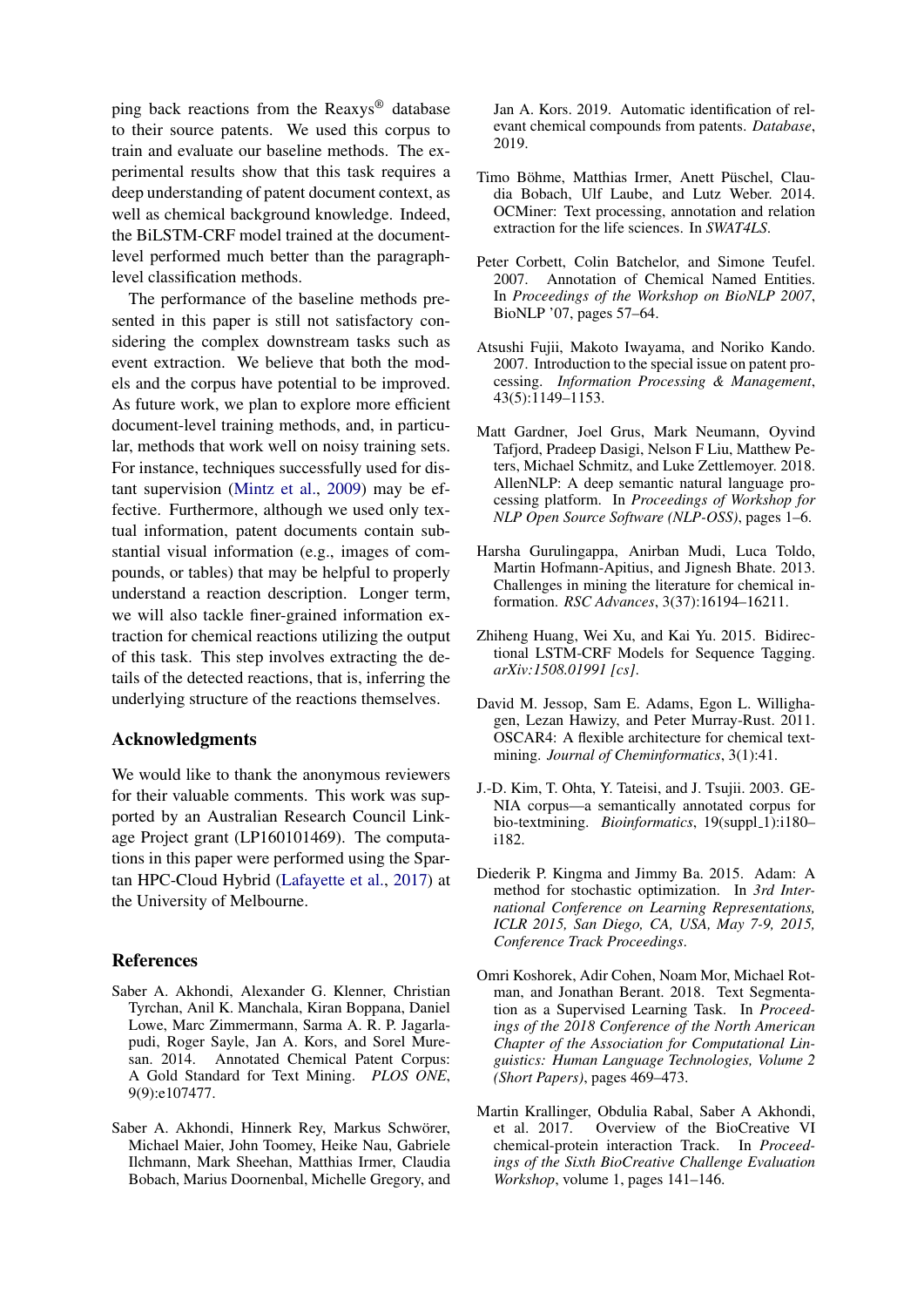- <span id="page-9-1"></span>Martin Krallinger, Obdulia Rabal, Florian Leitner, Miguel Vazquez, David Salgado, Zhiyong Lu, Robert Leaman, Yanan Lu, Donghong Ji, Daniel M. Lowe, Roger A. Sayle, Riza Theresa Batista-Navarro, Rafal Rak, Torsten Huber, Tim Rocktäschel, Sérgio Matos, David Campos, Buzhou Tang, Hua Xu, Tsendsuren Munkhdalai, Keun Ho Ryu, SV Ramanan, Senthil Nathan, Slavko Žitnik, Marko Bajec, Lutz Weber, Matthias Irmer, Saber A. Akhondi, Jan A. Kors, Shuo Xu, Xin An, Utpal Kumar Sikdar, Asif Ekbal, Masaharu Yoshioka, Thaer M. Dieb, Miji Choi, Karin Verspoor, Madian Khabsa, C. Lee Giles, Hongfang Liu, Komandur Elayavilli Ravikumar, Andre Lamurias, Francisco M. Couto, Hong-Jie Dai, Richard Tzong-Han Tsai, Caglar Ata, Tolga Can, Anabel Usie,´ Rui Alves, Isabel Segura-Bedmar, Paloma Martínez, Julen Oyarzabal, and Alfonso Valencia. 2015. The CHEMDNER corpus of chemicals and drugs and its annotation principles. *Journal of Cheminformatics*, 7(1):S2.
- <span id="page-9-17"></span>Lev Lafayette, Greg Sauter, Linh Vu, and Bernard Meade. 2017. Spartan HPC-Cloud Hybrid: Delivering Performance and Flexibility.
- <span id="page-9-12"></span>John D Lafferty, Andrew McCallum, and Fernando CN Pereira. 2001. Conditional Random Fields: Probabilistic Models for Segmenting and Labeling Sequence Data. In *Proceedings of the Eighteenth International Conference on Machine Learning*, pages 282–289. Morgan Kaufmann Publishers Inc.
- <span id="page-9-6"></span>Alexander Johnston Lawson, Stefan Roller, Helmut Grotz, Janusz L. Wisniewski, and Libuse Goebels. 2011. Method and software for extracting chemical data.
- <span id="page-9-8"></span>Daniel M. Lowe. 2012. *Extraction of Chemical Structures and Reactions from the Literature*. Ph.D. thesis, University of Cambridge.
- <span id="page-9-7"></span>John Mayfield, Daniel Lowe, and Roger Sayle. 2017. CINF 13: Pistachio - Search and Faceting of Large Reaction Databases.
- <span id="page-9-13"></span>Tomas Mikolov, Ilya Sutskever, Kai Chen, Greg S Corrado, and Jeff Dean. 2013. Distributed Representations of Words and Phrases and their Compositionality. In *Advances in Neural Information Processing Systems 26*, pages 3111–3119.
- <span id="page-9-16"></span>Mike Mintz, Steven Bills, Rion Snow, and Dan Jurafsky. 2009. Distant supervision for relation extraction without labeled data. In *Proceedings of the Joint Conference of the 47th Annual Meeting of the ACL and the 4th International Joint Conference on Natural Language Processing of the AFNLP*, volume 2, pages 1003–1011.
- <span id="page-9-14"></span>Matthew Peters, Mark Neumann, Mohit Iyyer, Matt Gardner, Christopher Clark, Kenton Lee, and Luke Zettlemoyer. 2018. Deep Contextualized Word Representations. In *Proceedings of the 2018 Conference of the North American Chapter of the Association*

*for Computational Linguistics: Human Language Technologies, Volume 1 (Long Papers)*, pages 2227– 2237.

- <span id="page-9-10"></span>Florina Piroi, Mihai Lupu, Allan Hanbury, Alan P. Sexton, Friedemann Magdy, and Igor V. Filippov. 2012. CLEF-IP 2012: Retrieval Experiments in the Intellectual Property Domain. In *CLEF 2012 Evaluation Labs and Workshop, Online Working Notes*.
- <span id="page-9-5"></span>Raul Rodriguez-Esteban and Markus Bundschus. 2016. Text mining patents for biomedical knowledge. *Drug Discovery Today*, 21(6):997–1002.
- <span id="page-9-0"></span>Stefan Senger, Luca Bartek, George Papadatos, and Anna Gaulton. 2015. Managing expectations: Assessment of chemistry databases generated by automated extraction of chemical structures from patents. *Journal of Cheminformatics*, 7(1):49.
- <span id="page-9-9"></span>Walid Shalaby and Wlodek Zadrozny. 2019. Patent Retrieval: A Literature Review. *Knowledge and Information Systems*, 61(2):631–660.
- <span id="page-9-4"></span>Christopher Southan. 2015. Expanding opportunities for mining bioactive chemistry from patents. *Drug Discovery Today: Technologies*, 14:3–9.
- <span id="page-9-11"></span>Erik F. Tjong, Kim Sang, and Jorn Veenstra. 1999. Representing Text Chunks. In *Ninth Conference of the European Chapter of the Association for Computational Linguistics*.
- <span id="page-9-3"></span>Yuen-Hsien Tseng, Chi-Jen Lin, and Yu-I Lin. 2007. Text mining techniques for patent analysis. *Information Processing & Management*, 43(5):1216– 1247.
- <span id="page-9-2"></span>Chih-Hsuan Wei, Yifan Peng, Robert Leaman, Allan Peter Davis, Carolyn J Mattingly, Jiao Li, Thomas C Wiegers, and Zhiyong Lu. 2015. Overview of the BioCreative V chemical disease relation (CDR) task. In *Proceedings of the Fifth BioCreative Challenge Evaluation Workshop*, volume 14.
- <span id="page-9-15"></span>Zenan Zhai, Dat Quoc Nguyen, Saber Akhondi, Camilo Thorne, Christian Druckenbrodt, Trevor Cohn, Michelle Gregory, and Karin Verspoor. 2019. Improving Chemical Named Entity Recognition in Patents with Contextualized Word Embeddings. In *Proceedings of the 18th BioNLP Workshop and Shared Task*, pages 328–338.